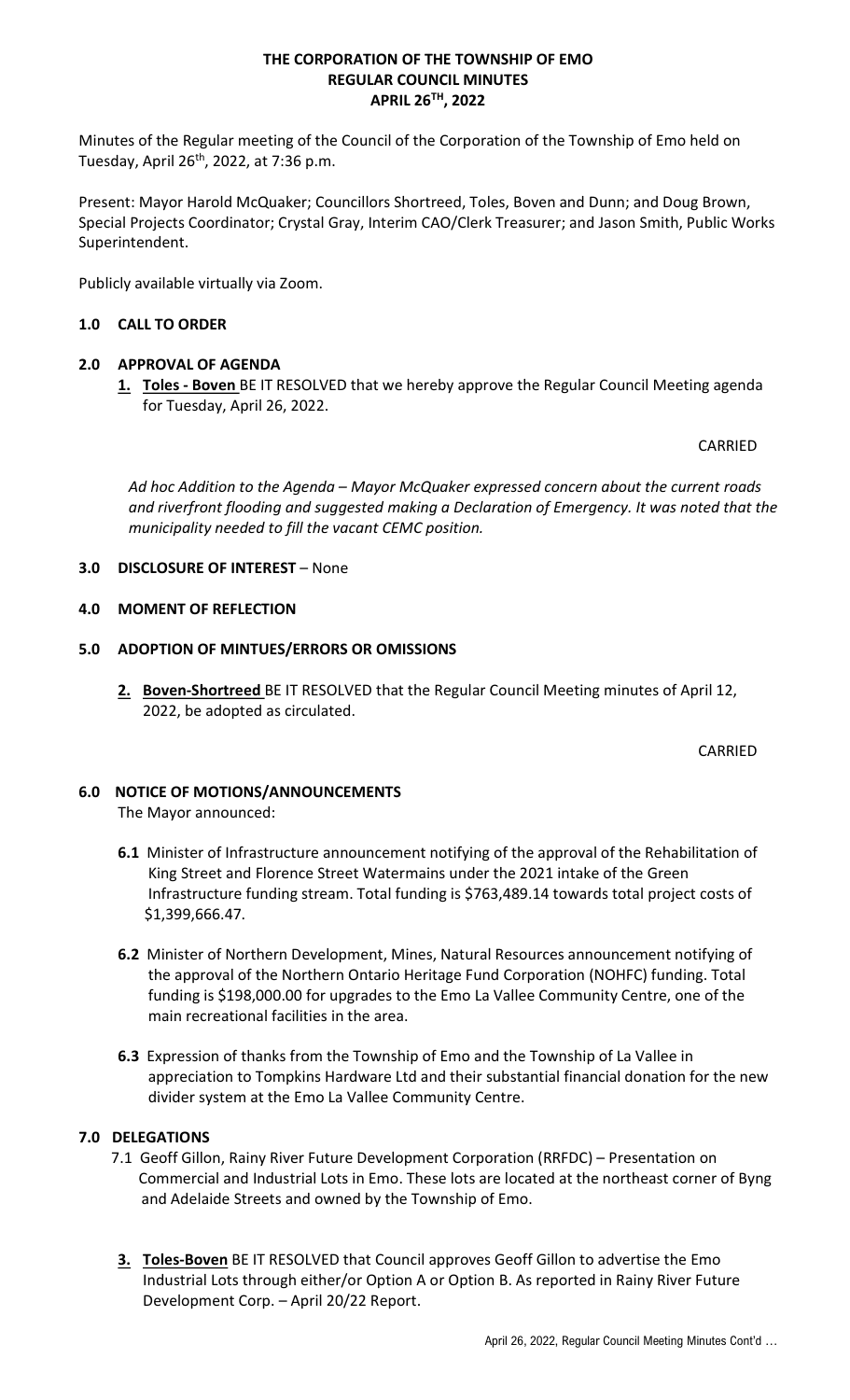7.2 Dan Agombar, Agombar Contracting – Presentation regarding grass mowing services.

## 8.0 ITEMS OF DISCUSSION

4. Toles – Shortreed BE IT RESOLVED that we hereby accept the Report dated April 21st from Jason Smith, Public Works Superintendent entitled Wastewater Collection & Stormwater ECA-CLI Applications.

**CARRIED** 

5. Boven - Shortreed BE IT RESOLVED Council accepts Public Works Superintendent recommendation to hire OCWA to complete required work listed in Wastewater Collection & Stormwater ECA-CLI Applications.

CARRIED

6. Boven – Shortreed WHEREAS Council for the Township of Emo passed Resolution No. 3 on October 25, 2021 to enact By-Law 2021-19 to adopt the tax rates and provide for penalty and interest;

AND WHEREAS By-Law 2021-19 included, as a Schedule, the estimates for 2021 Revenues and Expenditures;

AND WHEREAS Resolution No. 3 did not specify that the estimates for Revenue and Expenditures were included in By-Law 2021-19;

AND WHEREAS for audit purposes, clarification is required that the estimates for Revenue and Expenditures for the Township for the year 2021 was approved as the 2021 Budget;

BE IT RESOLVED that Council for the Township of Emo clarifies and confirms that the 2021 Budget for Revenues and Expenditures for 2021 was included as a Schedule and formed part of By-Law 2021-19 enacted on October 25, 2021.

## CARRIED

7. Shortreed – Boven BE IT RESOLVED that we hereby accept Report DC-2022-01 from the Faye Flatt, Deputy Clerk/Municipal Returning Officer entitled Municipal Elections - Restricted Acts (aka Lame Duck).

#### CARRIED

8. Toles - Shortreed BE IT RESOLVED that we hereby accept Report DC-2022-01 from the Faye Flatt, Deputy Clerk/Municipal Returning Officer entitled Municipal Elections – Recount Policy.

## **CARRIED**

April 12, 2022, Regular Council Meeting Minutes Cont'd…

9. Toles – Shortreed BE IT RESOLVED that the Financial Statements be accepted, and the following accounts be approved and paid:

| GENERAL |                       |          |
|---------|-----------------------|----------|
| GENERAL | (27,765-27,769 VOID)  | 0.00     |
| GENERAL | $(27, 770 - 27, 775)$ | 9,078.18 |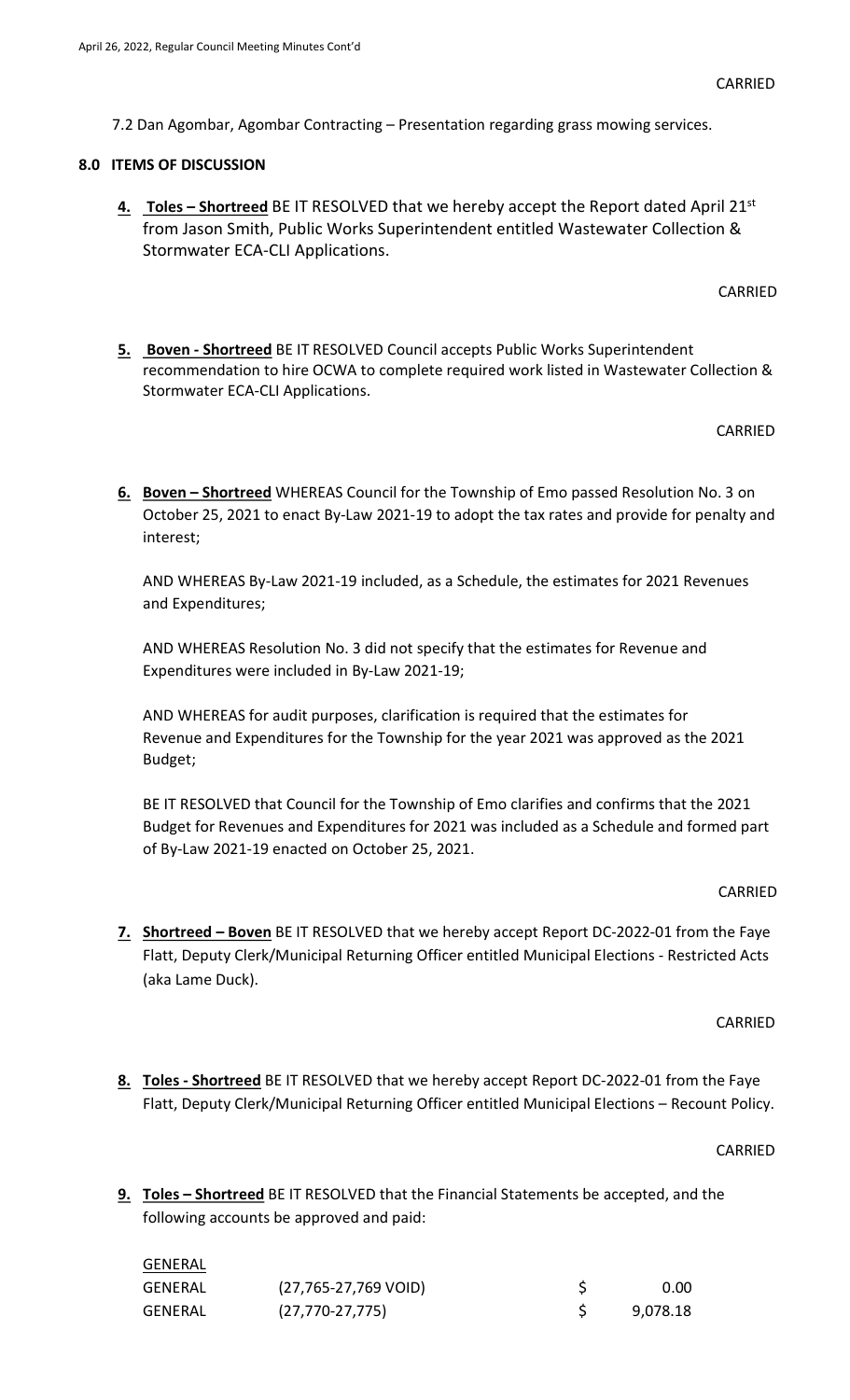| <b>EFT</b>                           | Payrun 3169           | \$ | 2,634.70  |
|--------------------------------------|-----------------------|----|-----------|
| EFT.                                 | Payrun 3177           | Ś  | 18,359.43 |
| <b>Total General Payments</b>        |                       | \$ | 30,072.31 |
| Arena                                |                       |    |           |
| ARENA                                | $(13, 385 - 13, 386)$ | \$ | 663.05    |
| EFT.                                 | Payrun 3174           | ς  | 3,193.17  |
| <b>Total Arena Payments</b>          |                       | \$ | 3,856.22  |
| Recreation                           |                       |    |           |
| Recreation                           | (4,885)               | \$ | 975.00    |
| <b>Total Recreation Payments</b>     |                       |    | 975.00    |
| EarlyON Centre                       |                       |    |           |
| ETL                                  | $(5,934-5,937)$       | \$ | 594.59    |
| <b>EFT</b>                           | Payrun 3171)          | \$ | 1,797.37  |
| <b>Total EarlyON Centre Payments</b> |                       | \$ | 2,391.96  |

CARRIED

10. Boven - Shortreed WHEREAS the Council of the Corporation of the Township of Emo intends to give first and second readings to By-law No. 2022-10, Being a By-law to Provide for the Drainage Works in the Township of Emo with respect to the Frank Szeder Drain;

 AND WHEREAS the Drainage Act, R.S.O. 1990, Chapter D.17, Section 97., provides for the appointment of a Court of Revision to consider appeals from the proposed assessments;

 BE IT RESOLVED THAT the following are hereby appointed as members of a Court of Revision as representatives of the Township of Emo:

Warren Toles \_\_\_\_\_\_\_\_ and \_\_\_\_\_\_\_\_\_\_ Harold McQuaker

AND FURTHER that the  $1<sup>st</sup>$  sitting of the Court of Revision be and is hereby scheduled for June 7, 2022, at 5:00 pm.

CARRIED

## 9.0 RESOLUTIONS/BYLAWS

11. Boven - Toles BE IT RESOLVED that By-law No. 2022-10, being a by-law to provide for the drainage works in the Township of Emo with respect to the Frank Szeder Drain, be read a first and second time.

CARRIED

12. Shortreed - Boven BE IT RESOLVED that By-law No. 2022-11, being a by-law to delegate certain authority to the Chief Administrative Officer (CAO) pursuant to the Municipal Act, S.O. 2001, c25, Section 275 be deemed to be read a first, second and third time, be finally passed, signed by the Mayor and Interim CAO/Clerk-Treasurer, and become law forthwith.

CARRIED

13. Shortreed - Toles BE IT RESOLVED that By-law No. 2022-12, being a by-law to adopt a Municipal Election Recount Policy, be deemed to be read a first, second and third time be finally passed, signed by the Mayor and Interim CAO/Clerk-Treasurer, and become law forthwith.